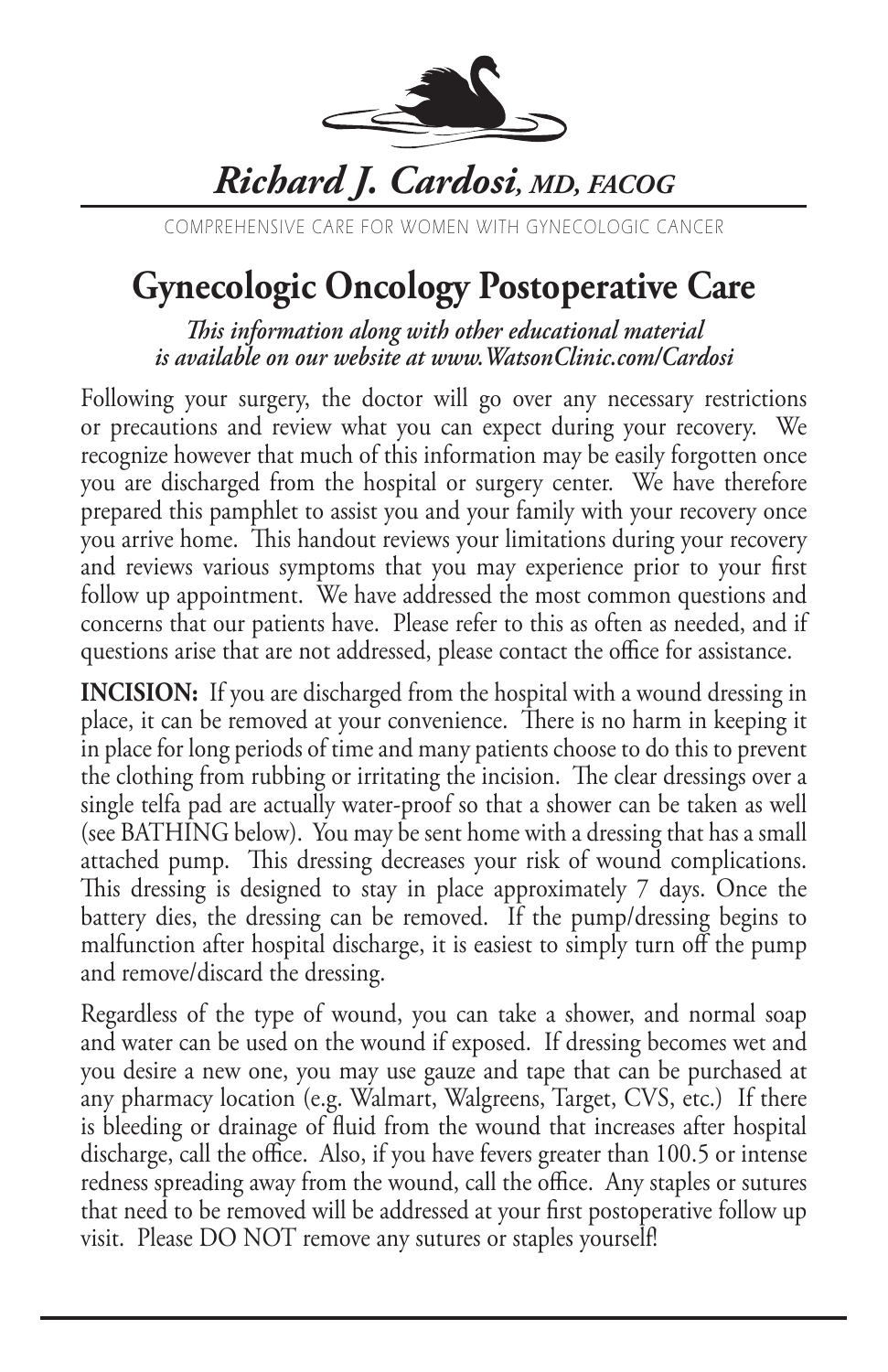**ACTIVITY:** Avoid any unnecessary exercise, and do not lift greater than 10 pounds for the first 6 weeks after your operation. Occasionally, you may be released to normal activity levels sooner, but this will be discussed at your first postoperative follow up appointment in the office. Avoid long periods of sitting or standing in one place, and take short walks daily; this will help prevent blood clots from forming in the legs and also will help your bowels stay regular. If your surgery included a hysterectomy or any procedure on the vagina, avoid putting anything into the vagina—sex, douching, and tampons should all be avoided until given the ok from the doctor, which is typically six or more weeks after surgery. Use pads for any discharge or spotting you may encounter.

**VAGINAL DISCHARGE/BLEEDING:** It is not uncommon at all to have a vaginal discharge or spotting for several weeks if your surgery included hysterectomy or any procedure on the vagina, cervix, or uterus. Discharge should be a tan to brown or slight pink in color. The spotting may be darker old blood or spots of brighter fresh blood. If you experience bright red profuse bleeding requiring more than 1 pad per hour or heavier than a normal period, call the office immediately. If you still have a uterus, it is also not at all unusual to have a couple of months of irregular menstrual cycles following surgery on the uterus, tubes, and/or ovaries. Use a pad for any bleeding instead of tampons until given the ok to use tampons by the doctor. Tampon use may cause an infection, and until completely healed, tampons should be avoided.

**DRIVING:** Do not drive until given the ok from the office. For most patients, this is at least two weeks after major surgery. You will be released to drive when you are comfortable (without pain) moving your foot from the gas to the brake and vice versa, and you no longer require narcotic pain medicines.

PAIN: You will likely be discharged with a prescription for pain medicine. Take these as needed but only as directed. Please be aware of how many tablets you have left as many of these types of medicines cannot be called into the pharmacy for a refill, and a trip to the office to pick up a new prescription may be required. Also, if you think you will require additional medications after hours or on the weekend, let us know ahead of time so you don't have to suffer in pain until the office opens again. You should also be aware that there are now state regulations that prevent us from prescribing more than a 3 day supply of narcotic pain medicine. You may take over the counter ibuprofen (Advil, Motrin, etc.) up to four times per day in addition to your prescribed pain medicine. Many of the prescribed pain medicines contain Tylenol, so before taking additional Tylenol check with your pharmacist. You may also find a heating pad or an ice pack beneficial. If your pain is not controlled with these measures, please call the office so some adjustments can be made.

**BLADDER AND BOWEL FUNCTION:** For the initial few weeks following surgery, your bladder and bowels may not function normally. This may be related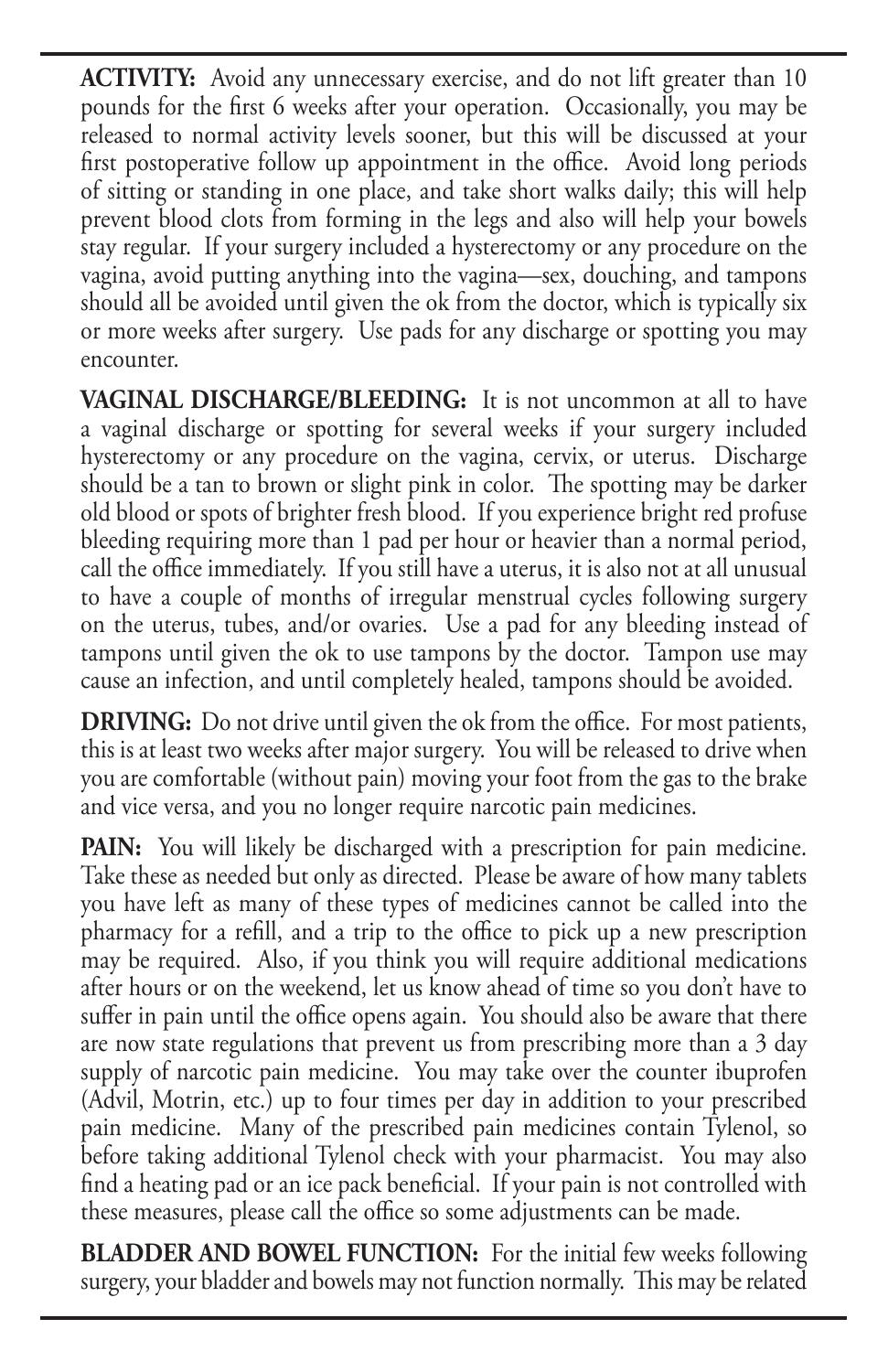to the procedure itself or to the pain medications. Keep your bladder empty by voiding on a scheduled basis to prevent your bladder from getting over distended and not emptying completely. It is also very important to take stool softeners as long as you are taking pain medications to prevent constipation. Any over the counter stool softener is acceptable. For constipation, we recommend starting with Milk of Magnesia, Dulcolax tablets or suppositories, or Miralax, which are all over the counter. The Miralax can be taken several times daily without harm, but if too much is taken you could develop diarrhea, which will resolve if the Miralax is not taken for a day or so. Be aware that the Miralax does not work immediately, and in fact, it may take a few days. You may try Magnesium Citrate if these regimens do not work. Start with ½ of a bottle and if no results in 1-2 hours, drink the remaining ½ bottle. This regimen will likely result in some short-term diarrhea. A Fleets enema is also an option if you have not had surgery on your rectum or bowels. Other forms of laxatives include Senekot or Mineral Oil (1-2 tablespoons at bedtime) and are acceptable alternatives. There are many other regimens you could follow, and if you already have one that works for you, go ahead and continue your normal regimen. Do not hesitate to ask for assistance at your pharmacy as well.

**BATHING:** You may shower or take a bath as often as you desire. It is ok for your incision to get wet. You should not soak in the tub for long periods of time, however. Do not attempt to take a shower while home alone until you are clearly able to stand without becoming weak or dizzy. If your wound dressing becomes wet, you may replace it with gauze and paper tape if you would like (see INCISION above). You can purchase these materials from your local pharmacy store.

**FOLLOW UP APPOINTMENT:** You will be given a follow up appointment at the time of your discharge unless you are discharged after normal office hours (e.g. on the weekend). If you do not receive your appointment at the time of hospital discharge, call the office on the next business day to schedule your follow up. Most patients are seen initially approximately two-three weeks following surgery.

## **CALL THE OFFICE IF . . .**

- $\div$  Temperature greater than 100.5°F
- $\triangleleft$  Severe pain that is not relieved with the above measures
- v Excessive drainage from the wound or redness around the wound
- $\triangleleft$  Heavy vaginal bleeding requiring more than one pad per hour
- $\triangleleft$  Shortness of breath or leg swelling
- ◆ No bowel movement for three days
- $\triangleleft$  You have any questions that are not addressed above